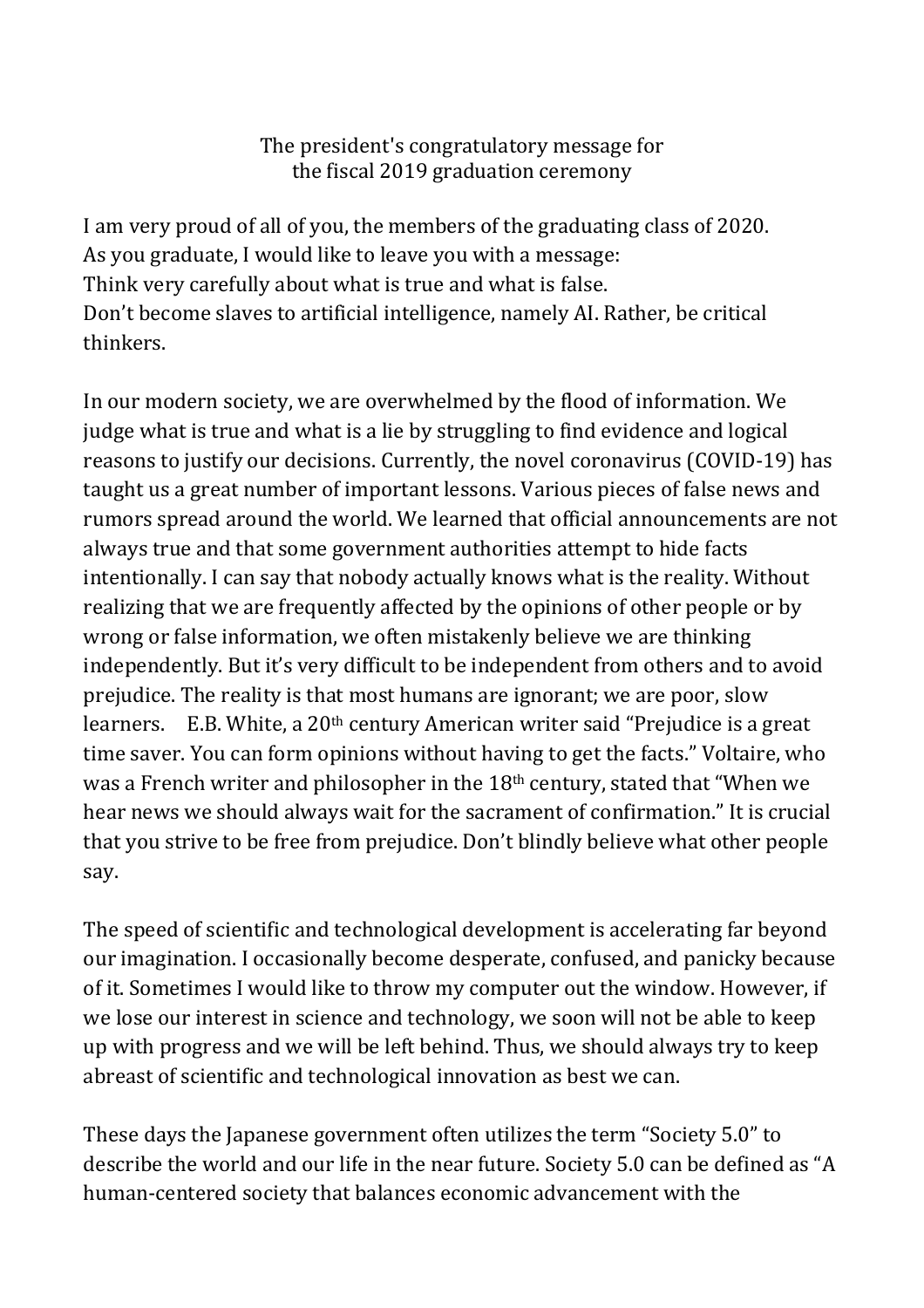resolution of social problems by a system that highly integrates cyberspace and physical space." In that society, it is expected that AI and robots will make our daily lives easier.

Last month I watched a Japanese science fiction movie which is set in the year 2030. It depicts a world in which AI runs amok and throws people into chaos. Does it scare you to think of a future controlled and monitored by AI?

To be honest, I am sometimes afraid that someday human beings may actually be controlled by AI. AI is an excellent Autonomous Learner. It keeps learning constantly without a break. It collects data efficiently using its own method, analyzes the data quickly, and then makes forecasts according to its own way of thinking. AI could foster public opinions that lead to the common good, but it could also potentially function as a dictator like Hitler or Stalin. If that happens, human history would become more confused and perhaps end in catastrophe.

Do you think we human beings can compete with AI? My answer is yes, as long as we are critical thinkers. In order to do that, I would advise all of you to sharpen your sense of empathy and ethics, your creativity and your sense of humor. By developing the habit of thinking carefully about all things, distinguishing what is true from what is false, you will become a critical thinker. Once you become a critical thinker, you will be free from prejudice and you will not become a slave to AI.

I would like to conclude my remarks by extending my sincerest congratulations to all of you, the graduating class of 2020. You are now about to take your first step into the new world. Enjoy your great adventure!

> Takahisa Miyauchi President Kanda University of International Studies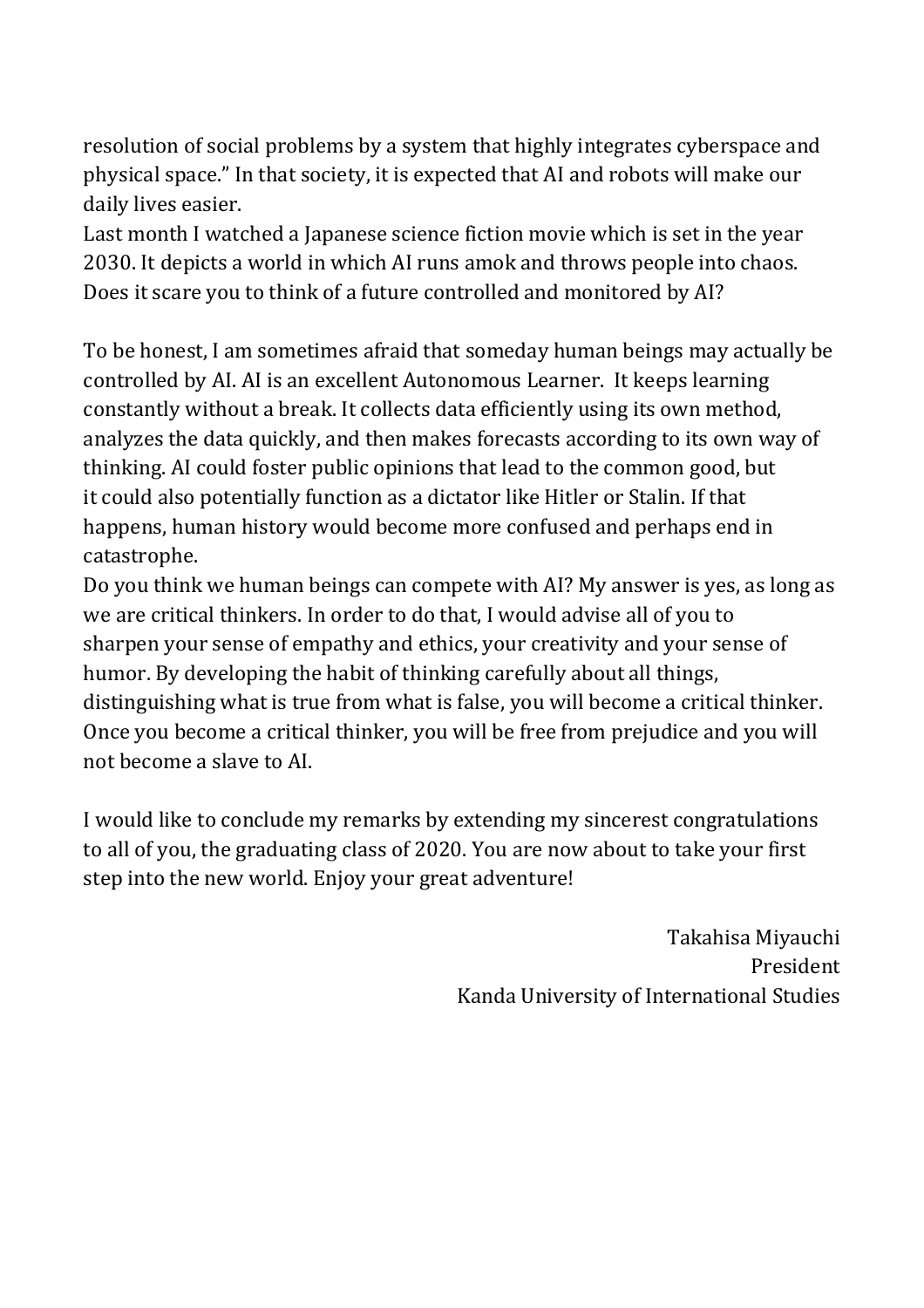### 令和元(2019)年度卒業式 学長式辞(和訳)

本日、卒業を迎えた神田外語大学外国語学部卒業生の皆さん、大学院言語科学 研究科修了生の皆さん、卒業ならびに修了、誠におめでとうございます。私は 皆さんを心から誇りに思います。

卒業する皆さんに私が伝えたいことは、「何が真実で、何が嘘なのかを自分の 頭で考えよ」二つ目は、「AI に支配されるな」そして最後は、「Critical Thinking(批判的思考力)を身につけよ」の三つです。

#### <真偽を見極めよ!>

今日(こんにち)、私たちは膨大な情報の洪水に圧倒されています。自分の 判断が正しかったと理由づけるための証拠や論理的な根拠を見出すのに四苦 八苦しながら、真実かそれとも嘘なのかを判断します。今回の新型コロナ ウイルス感染症から私たちは多くの教訓を学びました。例えば、公的機関の 発表が必ずしも正しいとは限らないことや一部の政府当局が意図的に事実を 隠ぺいしようとしたことです。実際、真実を知る者は誰もいない、と言っても 過言ではありません。私たちは、誰かが言うことや間違った情報に翻弄されて いるにもかかわらず、それに気づかず、あたかも自分自身で考えたかのように 思い込んでいるのです。しかし、他者の影響を排除したり、自身の持つ偏見、 先入観を捨て去ることは容易ではありません。事実、私たちの知識やものの 見方、考え方には偏りがあり、私たちはお世辞にも優秀な学習者とは 言えません。

20 世紀のアメリカ人作家 E.B. ホワイトは、"偏見は多くの時間を節約して くれる。あらゆる事実を揃える手間をかけることなく自分の意見を持って しまう"と言っています。 また、18 世紀のフランスの作家であり哲学者でも あるヴォルテールは、"ニュースを聞いた時には、確認という儀式が済むまで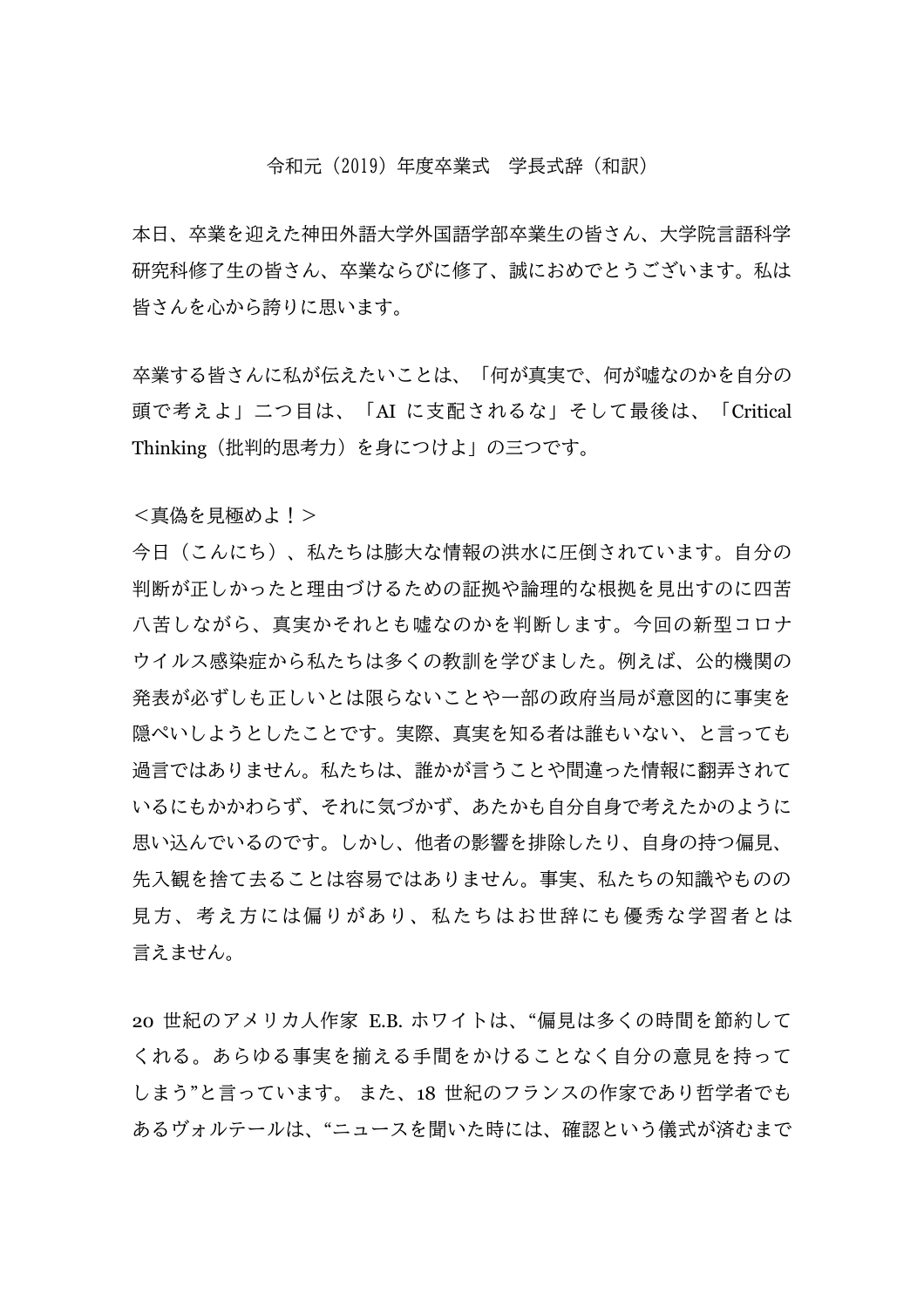待たなくてはならない"という言葉を残しています。偏見や(根拠のない) 先入観に縛られず、そして他人の言葉を無批判に受け入れないことは とても重要です。

<AI に支配されるな!>

科学技術の発展は、私たちの想像をはるかに超えて、加速度的に進んで います。

私はそれについていけなくて、時々やけになり、混乱し、パニックに陥り ます。そして時としてパソコンを窓の外に投げ捨てたくなります。しかし 一度、科学技術に対して興味を失ってしまうと、あっという間にとり残されて しまいます。したがって、常に科学や技術革新から遅れをとらないよう最善を 尽くさなければなりません。

最近、日本政府は、しばしば「Society 5.0」という言葉を用いて、日本が 目指すべき未来社会の姿を提唱するようになりました。それは、仮想空間と 現実空間を高度に融合させたシステムにより、経済発展と社会的課題の解決を 両立する人間中心の社会と定義されています。そのような社会になると AIやロ ボットのおかげで私たちの日常生活はより便利で快適なものとなる でしょう。

先月、私は 2030年が舞台となる日本の SF 映画を見ました。AIが暴走し、人々 を大混乱に陥れます。皆さんは、AI に支配、監視される未来を想像する ことに恐怖を覚えますか?私は、いつか人間が AI に支配されるのではない かと恐怖を感じることがあります。AI は優れた自律学習者であり、しかも 休むことなく学習を続けることができます。 独自の方法を駆使してデータを 効率的に集め、それを迅速に分析した上で、AI 流の考え方で予測を立てる ことができます。AI は、世の中の幸せにつながる世論作りをすることもある でしょうが、一方で、ヒトラーやスターリンのような独裁者として機能する